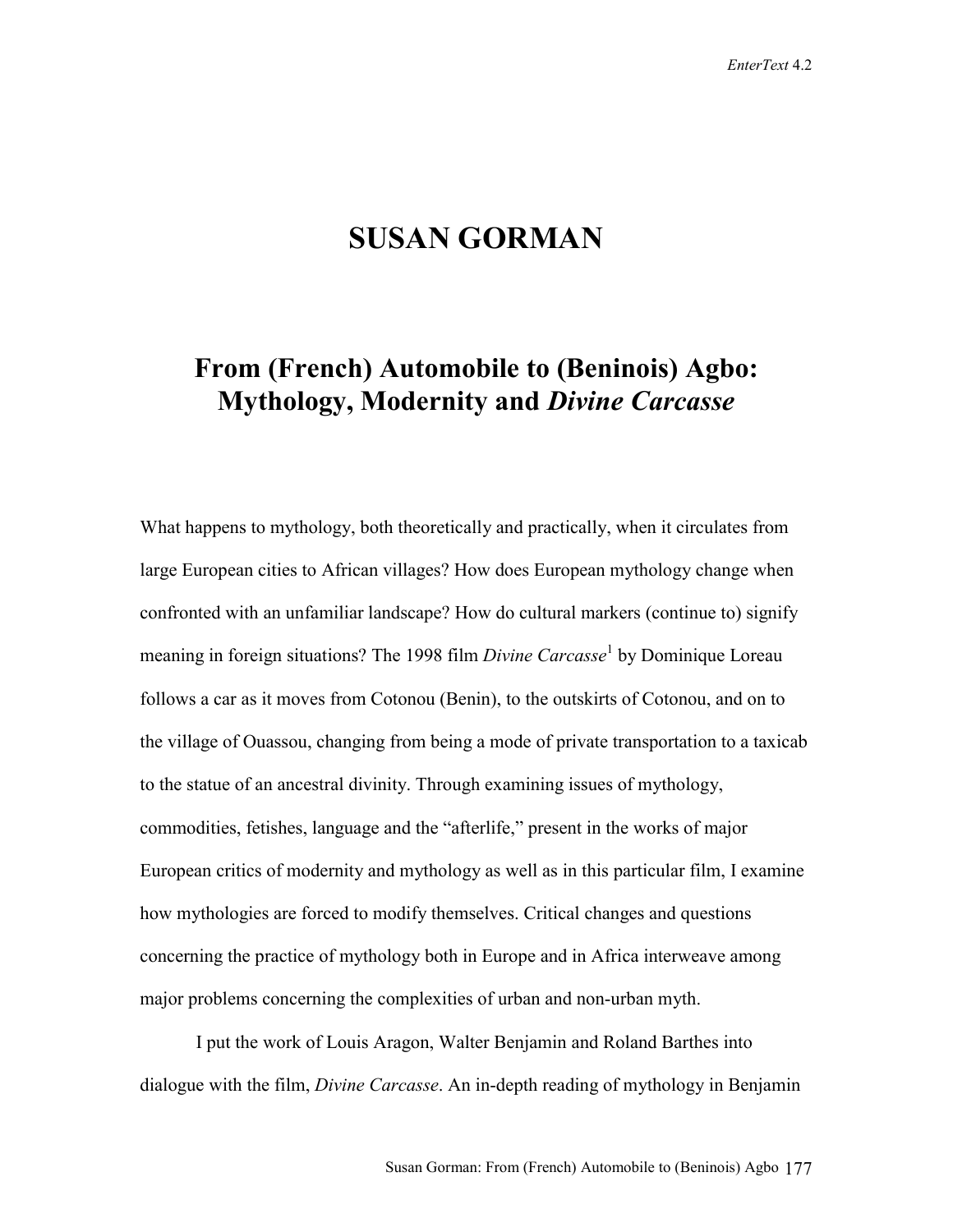and Barthes would be much too large a project; thus, instead, I firmly ground their theories in the primary text of the film. *Divine Carcasse* explores what happens when these theoretical European ideas of mythology are moved to an African setting and why that becomes such a productive move. Questions of urban cityscapes and the growing difficulties in conceiving of them, along with the option of movement away from the urban, engage the thought of Rem Koolhaas toward the end of this discussion. What happens when a European urban mythology is confronted with the African village?

The film *Divine Carcasse* was produced in 1998 as a joint production between Belgium and Benin. The "main character" of the film is a car, a 1955 Peugeot, which in the opening shot disembarks from a boat into Benin. The film has been described on the California Newsreel website as "an unusual hybrid, a half fictional, half ethnographic film. It is a study in cultural contrast, between a desacralized materialistic European view of reality and an animist, pre-industrial African one."<sup>2</sup> This work is a fascinating study of ideas of commercialisation, commodities, the fetish and individual/community dynamics.

 Once the car comes into the harbour and is taken off the boat, it is picked up by Simon, the European expatriate for whom it was imported. He then drives it home to his French community, the members of which deride him for having such an old car. When the car breaks down one time too many, Simon finds a fetish object in the motor and accuses Joseph, a Beninois who works around his house, of putting it there. Fed up with car troubles, Simon gives the car to Joseph, who brings it to his home on the outskirts of Cotonou. When Joseph mentions that the French call such a car, because of its advanced age, an "ancestor," a friend of his becomes incensed and argues that it is wrong to call a car an ancestor; it is not possible to call a *machine* an ancestor. Joseph turns the car into a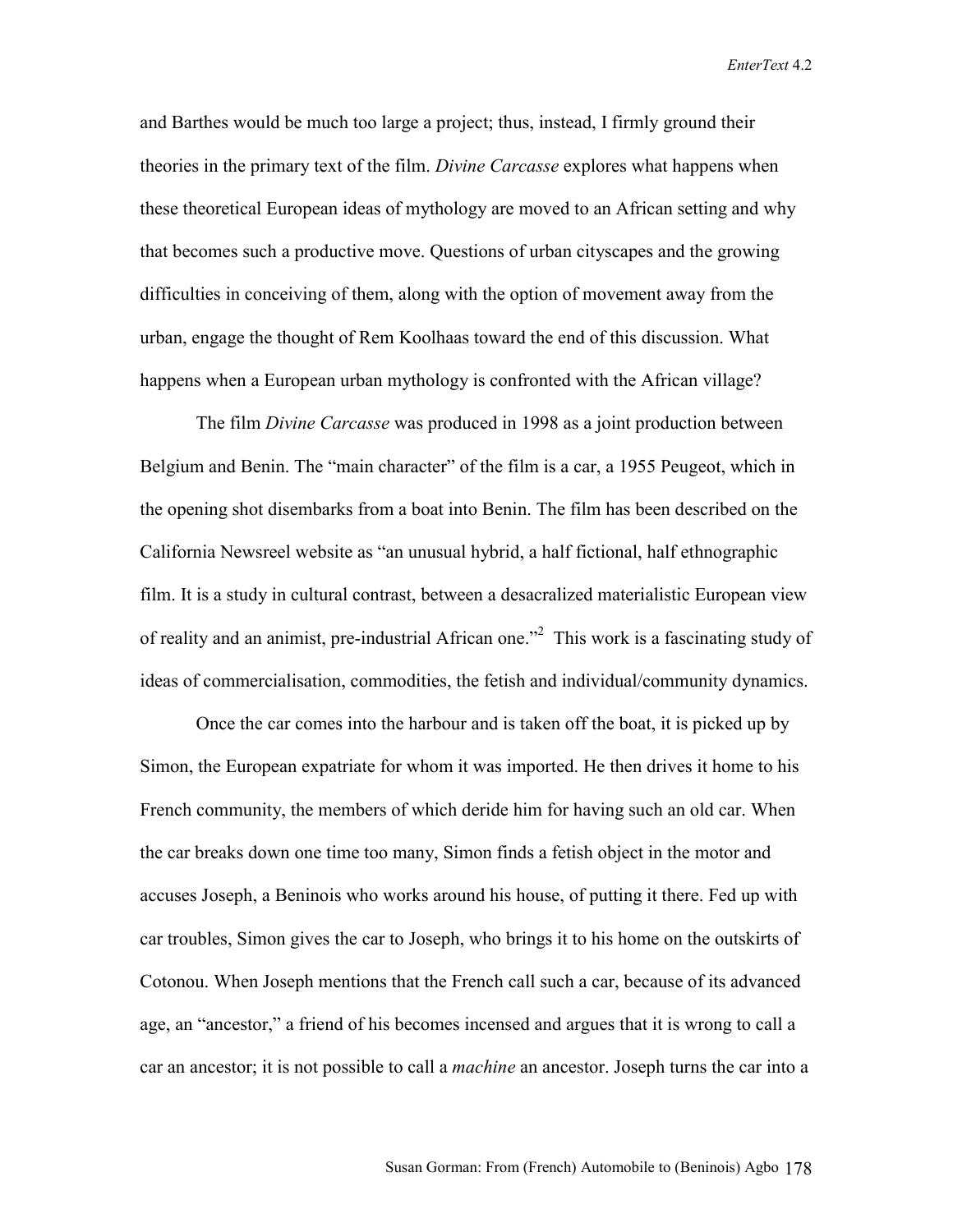taxi and attempts to earn money from his new possession. After troubles of his own with the car, Joseph returns to his employment at Simon's and explains to him that he was absent from work since he went to a fetisher who told him to make peace with an ancestor, a maternal uncle who was angry with him. Joseph abandons the car at a mechanic's garage. It is put up on blocks and scavenged—tyres are removed, car doors, the hood, engine parts, etc. Eventually, it becomes evident to the viewer that the car is being used for parts in order to create something entirely different; the car takes shape into an ancestor statue. The sculptor of the statue meets with four men who have commissioned the statue to be a representation of the divinity Agbo. The statue is then taken by canoe to a remote village where it becomes accepted in a festival by means of a song sung by the village, whereupon it takes part in a religious ceremony in its new form.

#### **Urban Mythologies and the Voodoo Fetish**

In this film, myth emanates from the city and thus it begins an exploration into myth with the major commercial city of Benin: Cotonou. Even before the film brings the viewer there, however, the urban mythological is present. The car comes from France; it is an export. This machine was produced in an urban technologised setting, implied by the automobile's status as a French import.

Louis Aragon, in his 1926 text *Le paysan de Paris*<sup>3</sup> proposes the creation of a modern mythology that takes into consideration the urban landscape—buildings, posters, and man-made institutions. He suggests supplanting any earlier mythology that was based in nature with this more modern one. He walks through the city and is struck by the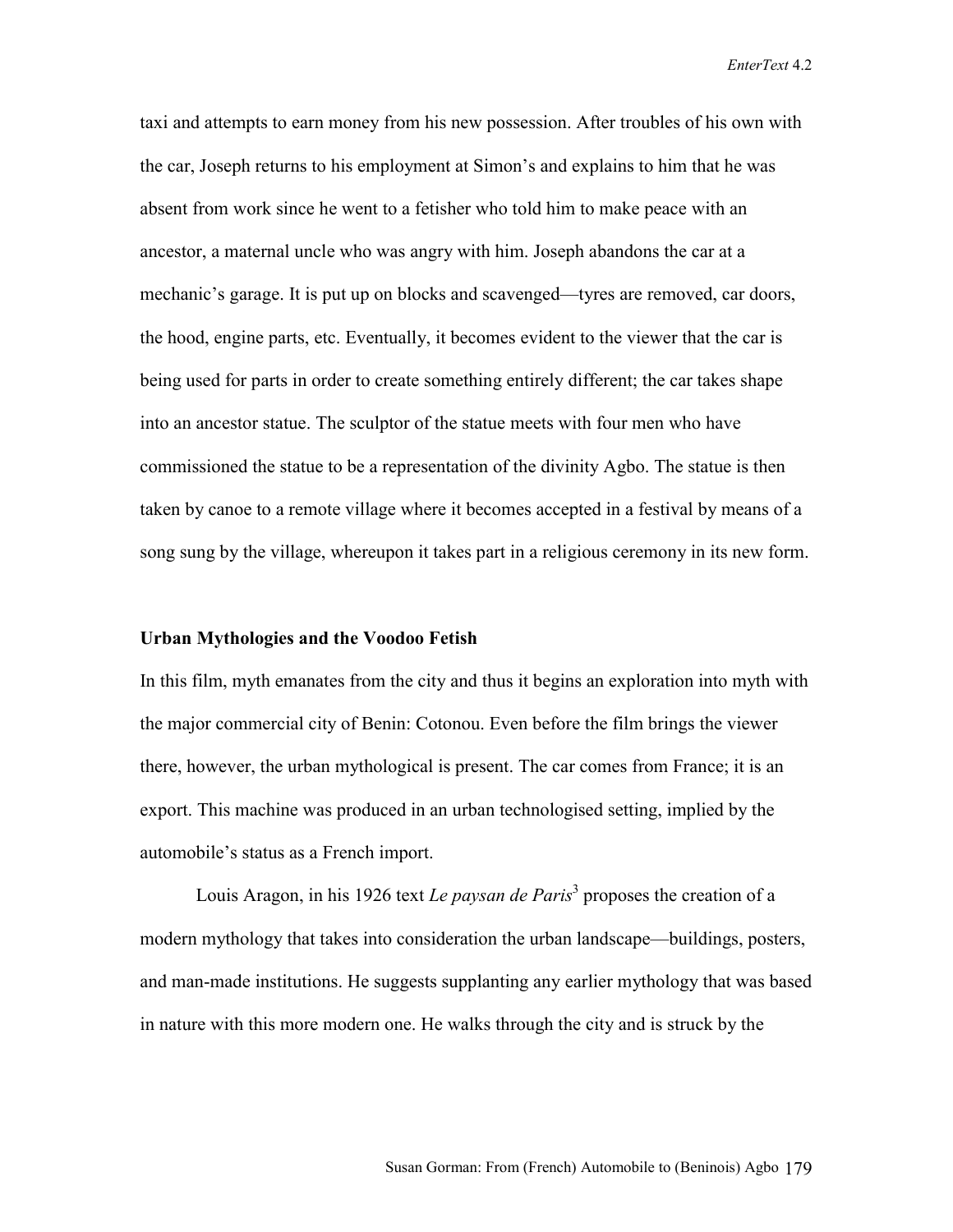imagery and illusion he encounters in his everyday life, his modern mythology. Modernity in this understanding requires and creates its own mythology.

 However, modernity also is explicitly invested in the idea of exposing mythology as false. Immanuel Kant, the paradigmatic figure of modernism, writes that he wants all men to be "liberated from [others'] tutelage" in his famous "What is Enlightenment?" essay.<sup>4</sup> After being released from tutelage—especially that of religion and mythology, men are able to use their intellects freely and judiciously.

 Aragon elaborates upon the idea of a modern mythology throughout his book. He walks through the city and is prompted towards revelations on imagery, illusion, mythology and the urban. The new urban mythology has the capacity to entirely supplant older, nature-based myths. Aragon does not quarrel with the fact that there may be a mythology in modernity. For him, it is evident simply from walking through the city that mythology exists. The modern myths have the same role and the same purpose as the myths based on nature, but, critically, man-made objects inspire them. This idea sets up a space for an understanding of mythology under modernity—a mythology that works with the products of modernity.

 The car in *Divine Carcasse* is made into a sort of fetish from the very moment it is taken off the boat. Beninois men covet the car as soon as they see it and attempt to sway the importer into selling it to them, although he refuses to do so. The car is immediately transformed into a "fetish," understood as an object to which some value or desire becomes attached.

 For Benjamin, mythology emanates from commodity culture. In "Paris, Capital of the 19th Century," myth is directly linked to the commodity, or, more specifically, to the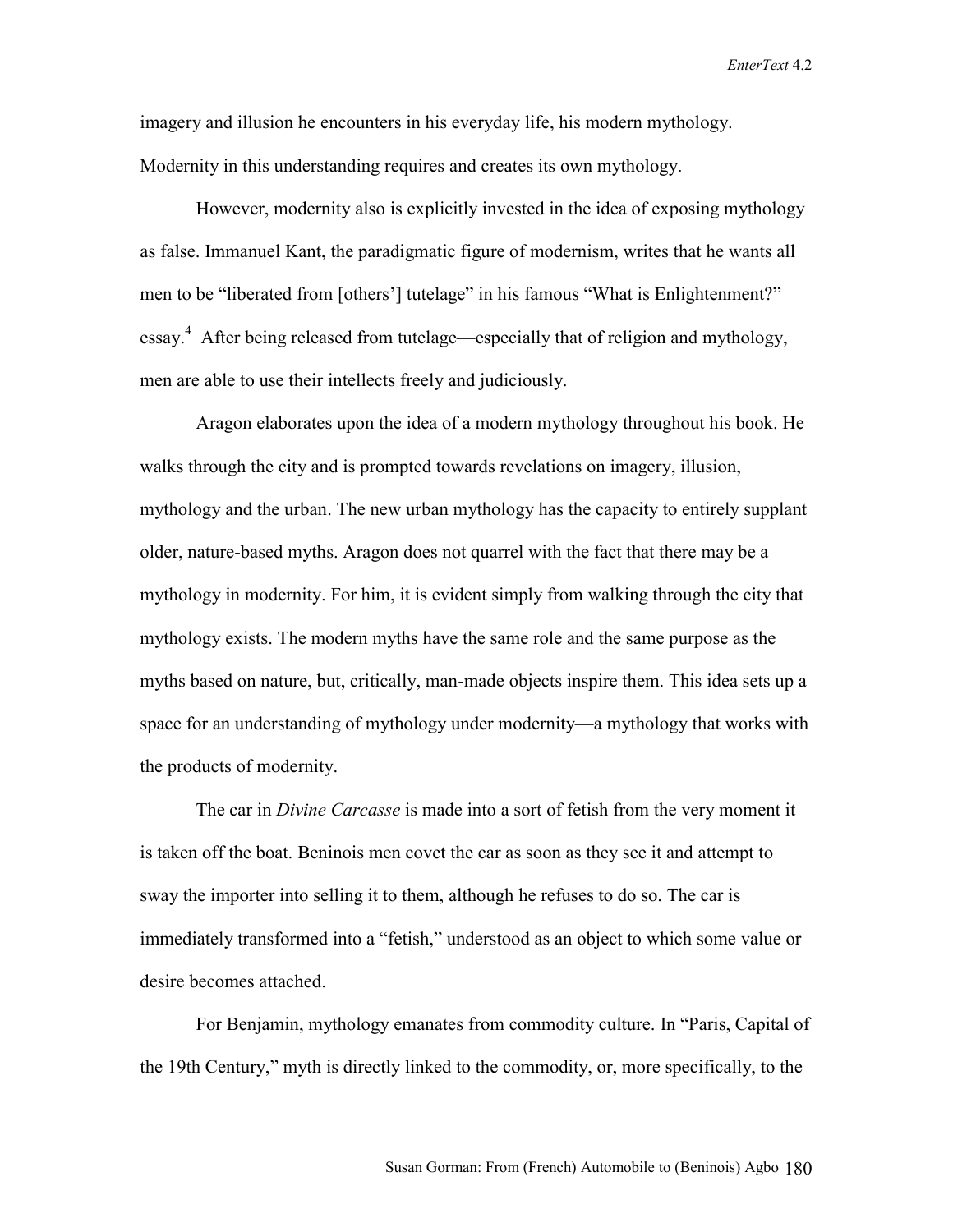fetishizing of the commodity. Around these specific products, mythology arises in a way comparable to how myth springs out of the urban landscape for Aragon. For both, mythology is linked to the everyday and to the city from which they wrote. Similarly to Aragon, Benjamin highlights that it is because of the changing society—represented in Aragon by the modern cityscape and in Benjamin as cultural product—that new mythology can exist.

 However, Benjamin does not agree entirely with Aragon's conception of myth. He is not content simply to remark upon the existence of myth. Benjamin instead wants to shatter the complacency that allows for it. Aragon simply remarks that it exists, how and why. Michael Hollington, in his essay "Benjamin, Fourier, Barthes" included in *"With the Sharpened Axe of Reason:" Approaches to Benjamin*, claims that "though he admired Aragon's *Paysan de Paris*, Benjamin distances himself from its 'mythical' approach to the arcade: his own project is to serve as a transition or awakening out of the sleep of capitalist modernity and commodity fetishism.<sup>55</sup> Even though Aragon had first proposed this urban idea of mythology, Benjamin wants to push it further in order to examine how one might escape myth, and, indeed, what one would then find. To further explain his understanding, Benjamin writes in *Konvolut*:

whereas Aragon persistently remains in the realm of dreams, here it is a question of finding the constellation of awakening. While an impressionistic element lingers on in Aragon ('mythology')...what matters here is the dissolution of 'mythology' into the space of history. Of course, that can only happen through the awakening of a knowledge not yet conscious of what has gone before. $6$ 

It is this existence of the dream world, created by commodity culture, that creates room for mythology. In "Paris, Capital of the 19th Century," Benjamin discusses more fully this dream world. He claims that the arcades of Paris are also part of this dream world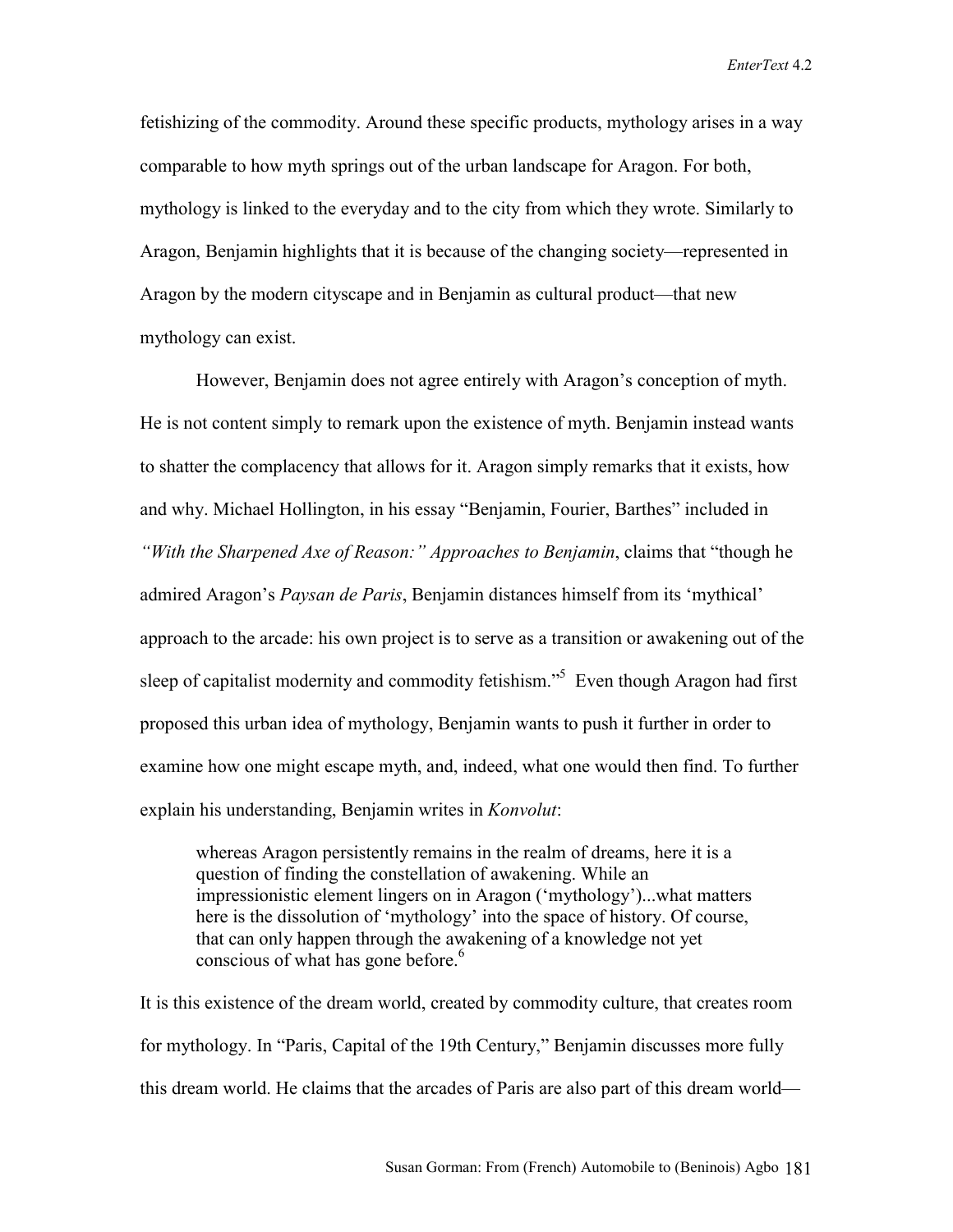they are a prime example of the old mixing with the new. Benjamin writes, "each epoch not only dreams the next, but also, in dreaming, strives towards the moment of waking."<sup>7</sup> Thus, this dreaming and this goal of waking are linked to history as a process that continually happens and can be a connection between different epochs.

On a different level, this fetishizing happens in Benin, a centre for voodoo worship that relies extensively upon fetishes in religious practice. *The Historical* 

## *Dictionary of Benin* defines voodoo as

Various ancestral and spirit cults, deities and fetishes encompassing cosmological beliefs and myths.… In 1993 it was estimated that 62 percent of Beninois practice vodun, and during February 8-18 of that year the First International Festival of Vodun Art and Culture took place in Ouidah..., opened by President Nicéphore Soblo.…8

Creating a fetish out of a commodity resonates doubly within Beninois culture. The idea of voodoo as a concept that incorporates spirituality and everyday life in Benin, the setting of the film, brings the fetish out of the theoretical plane and into the practice of everyday life**.** 

### **Waking and the Afterlife**

As Benjamin sought to push society toward wakefulness and therefore out of mythology, Loreau, the filmmaker, seems to desire the same thing. Soon after the film begins, Simon, the first owner of the car, prepares a lesson about Plato's cave allegory. He is depicted working while a voice-over reads aloud what he writes. The voice states:

Lecon de 5 fevrier: Platon divise le monde en 2. Le monde des senses: tout est ephemère. Le monde des idées éternels. Connaissance est du monde des idées. Il faut imaginer les hommes, prisonniers au fond du caverne, assis le dos à lumière, condamnés à ne voir que le mur devant eux.<sup>9</sup>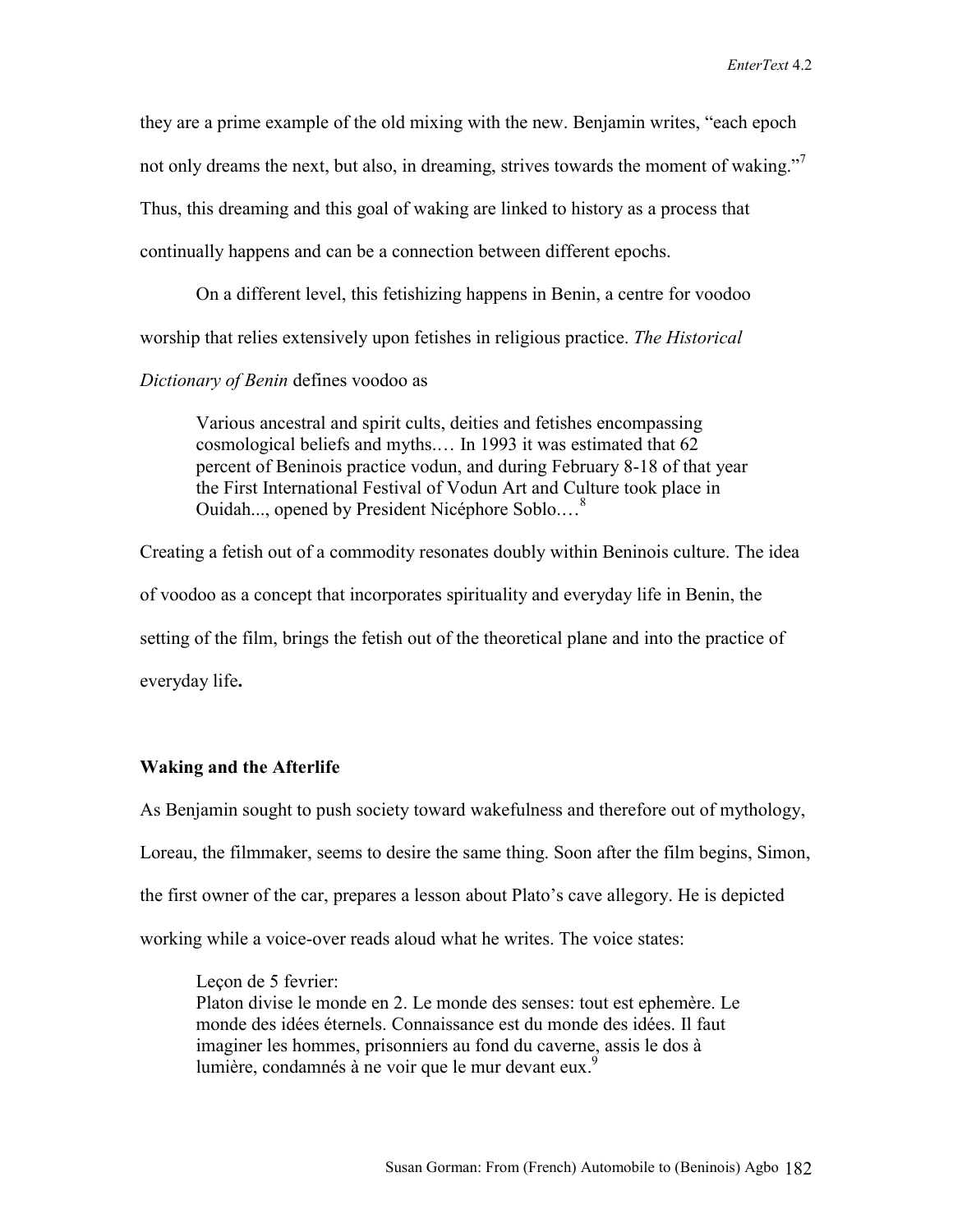Using Plato's conception that knowledge is obscured can easily mirror what Benjamin proposes in terms of how mythology covers over objects. Benjamin wants people to rouse themselves awake and become aware of mythology much in the same way that Plato uses the cave allegory to show how people understand ideas as they are presented to them. Plato's cave allegory deals with images and how what is behind imagery must be sought in order to understand reality clearly. Loreau's use of Plato's cave allegory alludes to the existence of a filter between the imagery and reality, where perception and mythology can be read into the example.

One route that Benjamin proposes as a way in which to break free of mythology and the dream world is through the examination of the "afterlife" of a commodity. The "afterlife" is what occurs once a commodity has become outdated. Graeme Gilloch offers a definition of this stage claiming:

The modern reveals itself as ruin. This notion of ruination is rooted in a recognition of the importance of an object's 'afterlife.' For Benjamin, the truth of an object is only discernible when it is on the point of oblivion....<sup>10</sup>

An object must be taken out of its context in order to have its "truth" exposed. Once this truth of the object is exposed, the myth that surrounds it has also been exposed. It is thus important to re-examine all things in order to explore how their contexts give them meaning. The historical forces that act on the object, which allow for the particularity of the commodity, need to be taken apart in order to see more clearly how the object operates. Thus, myth springs up around history and the two work together to create meaning for objects in the dream world. The "afterlife," in Benjamin's conception of it, removes these forces of myth and history, and allows for a clearer understanding of the commodity.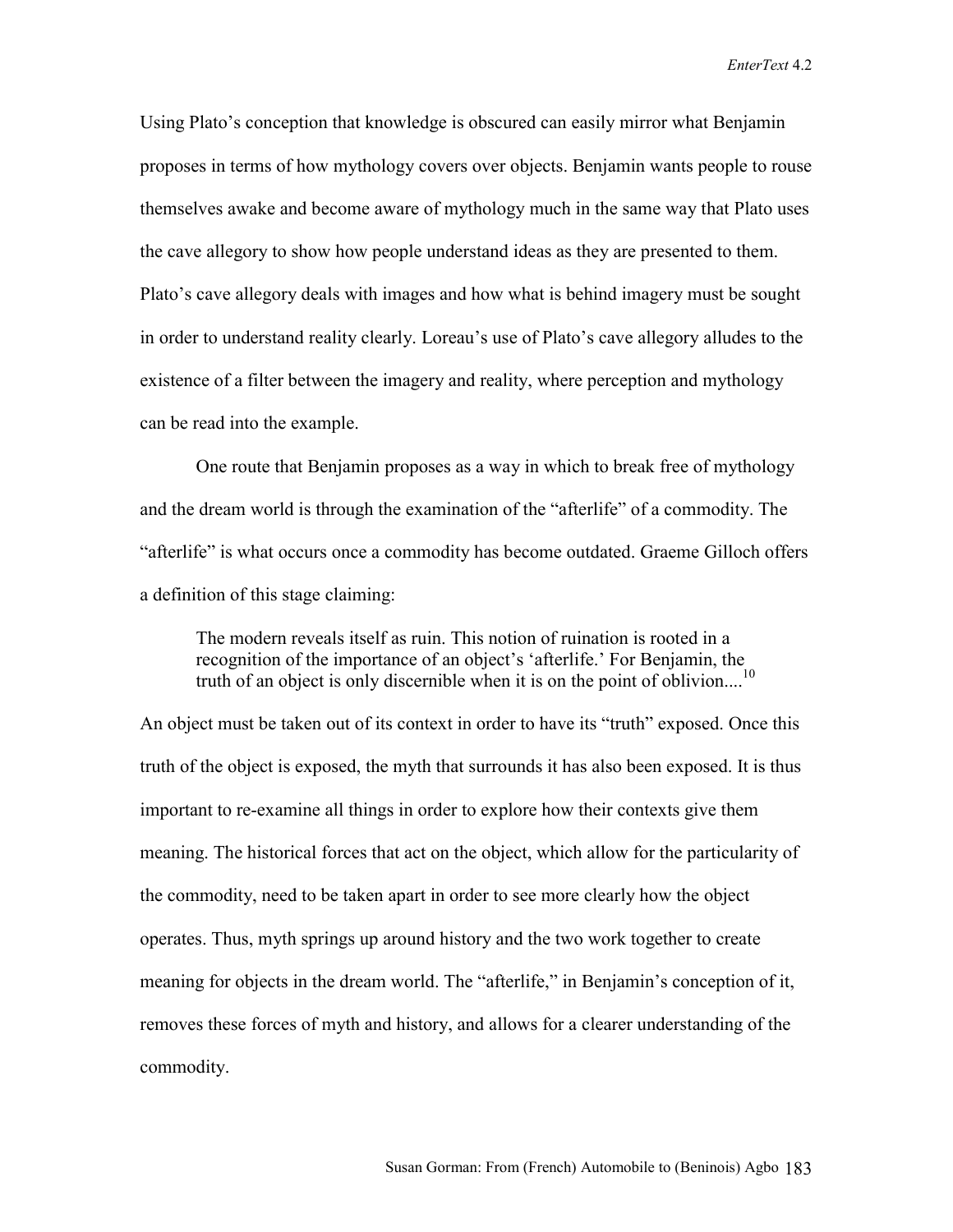Benjamin's "afterlife" of the commodity is vital to keep in mind while studying this film. The afterlife is what happens to the Peugeot once it has been taken out of its context. In this film, it is quite literally demolished—stripped and taken apart—and this process shows the removal of contextualisation. The car can no longer be seen in the same way; its function is entirely different. The Peugeot has been transformed into a divinity statue. Loreau depicts another passage over water, symbolically showing the beginning of another new life, as was meant in the opening shots when the car came across the ocean from France. Once the car is taken out of its environment, according to Benjamin it has been removed from its mythology and its true value is visible. Its "true" (à la Benjamin) value, then, would be as a participant in the mythology of the village, in the form of the god Agbo because the mythology surrounding the car has been disenchanted. The car severs itself from the history that it was attached to, a history of commodification and capitalism, and becomes linked to a different history altogether. No longer a form of physical transportation, it perhaps creates a spiritual transport for those who believe in the divinity Agbo. Interestingly, this transformation and transplanting of histories shows that nothing can actually escape the ties of history. A new history would seem always to supplant the old.

 The car works in a variety of ways with Benjamin's conception of mythology and the afterlife. Fetishizing and removing a commodity from its context are profitable and the film aptly illustrates those ideas. However, mythology is never disenchanted in the film. Rather, more specifically, as one mythology is disenchanted, another is proposed. Myth is never denied. Thus, on a basic level, some of Benjamin's ideas about mythology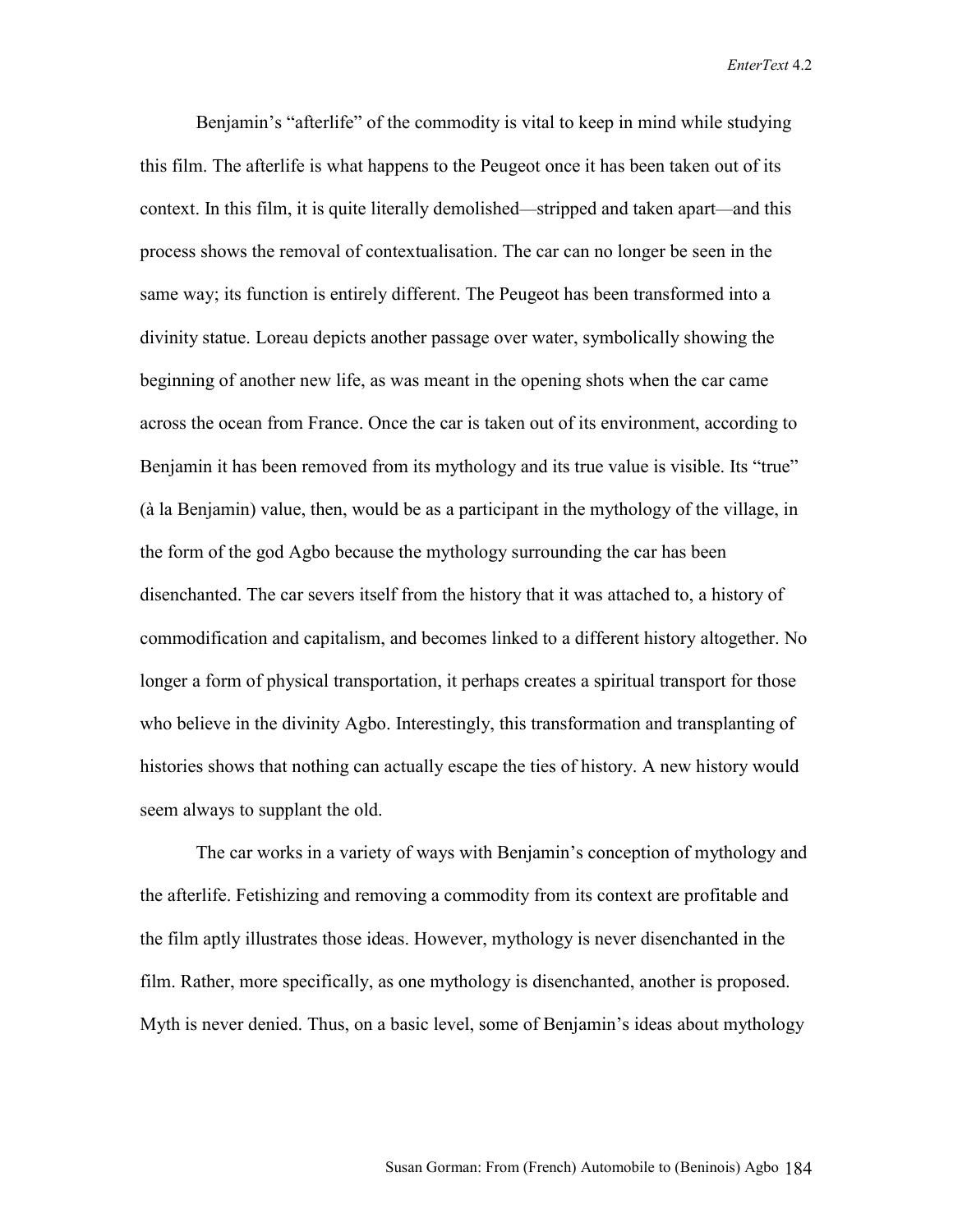and modernity are well illustrated, but the film would claim that, in a village, the goal of destroying myth is impossible.

### **Language and Automotive Mythologies**

Roland Barthes shifts the focus of mythology to how it works in relation to language. Barthes's conception is linked to structuralism and Saussurean semiology, although he spins a different take on them. As Jean-Michel Rabaté explains, "myth [for Barthes] is made up of the three Saussurean components—signifier, signified and sign—but it is a secondary system in which what is a sign in the first system becomes a signifier." $11$ Language is deeply implicated in the process of mythopoesis. In describing the larger questions of Barthes's idea of mythology, Alvin Lee claims:

In *Mythologies* (1957) [Barthes] examines the 'myths' or cultural artefacts of French mass culture, including writing, sports, film, advertising and food. Regarding language not as a transparent vehicle of communication but as a means of repression by the bourgeoisie, Barthes argues that language enforces a certain ideology. $12$ 

Thus, mythology is created by language and imbued with popular culture—commodities, entertainment, everyday life. The way out of this idea of myth is through a close examination of the language of a text, in which the reader must attempt to read against the grain in order to expose the mythology latent in language.<sup>13</sup>

 So, what precisely is a myth, according to Barthes? He states in *Mythologies* that "on voit par là que le mythe ne saurait être un objet, un concept ou une idée, c'est un mode de signification, c'est une forme."14 Mythology, then, is the *way* in which something is communicated, the *way* that language signifies. It cannot be reduced simply to an object or an idea. Myth is deeply invested in everything that is affected by language.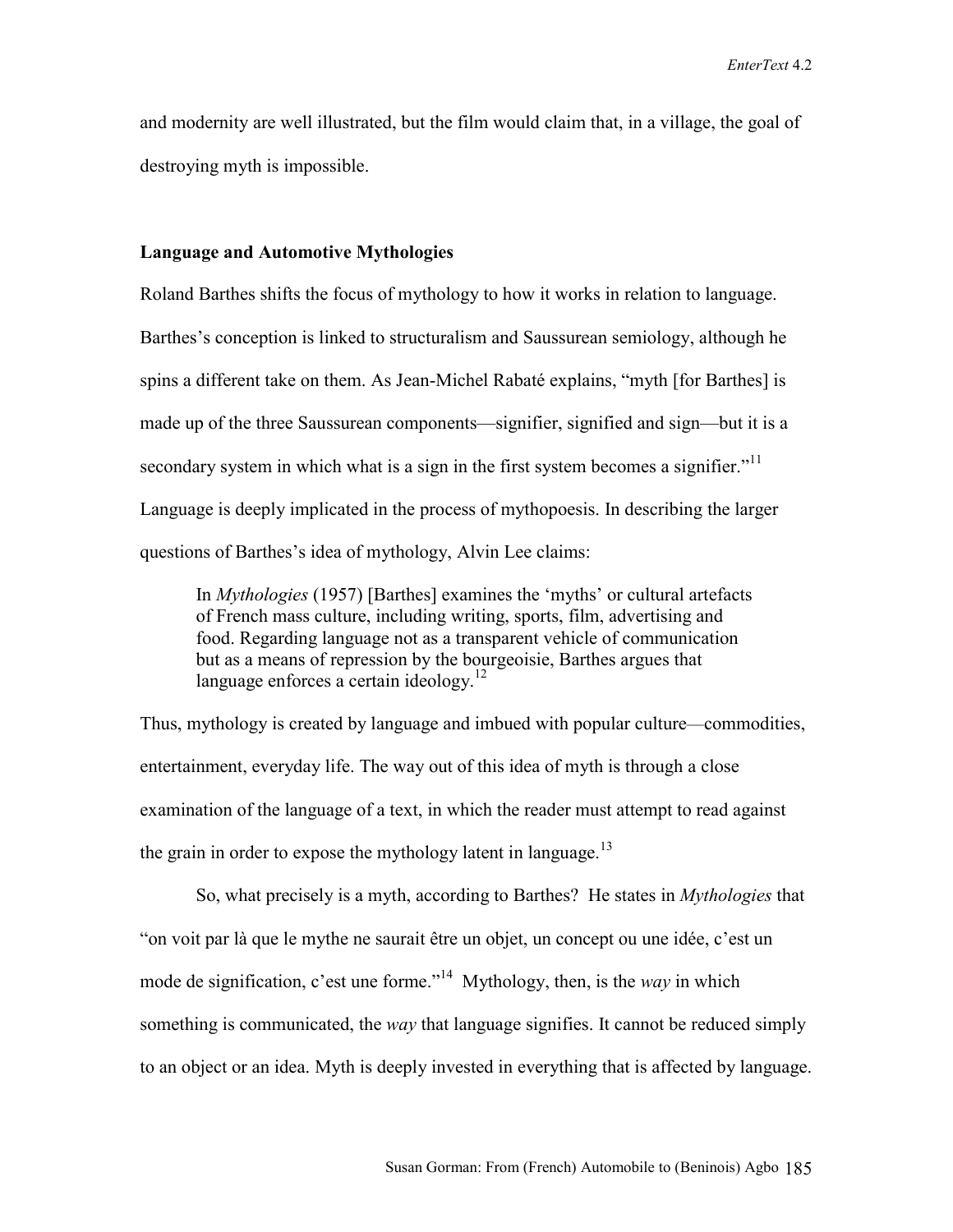What does mythology need? First, it needs a person on whom to work. Barthes claims

Le mythe a un caractère impératif, interpellatoire: parti d'un concept historique, surgi directement de la contingence (une classe de latin, l'Empire menacé), c'est moi qu'il vient chercher: il est tourné vers moi, je subis sa force intentionnelle, il me somme de recevoir son ambiguité expansive.<sup>15</sup>

Thus, myth needs the person who is uttering the language to be there. It needs to work on someone. It interpellates. Language that can have different or at least ambiguous meanings must have a person who is able to understand, consciously or subconsciously, those variations in meaning. Otherwise, mythology will not work. Mythology requires subjects; it commands them.

 As also alluded to in the quotation above, mythology needs history. It is contingent. History causes change in the understanding of words and prompts the creation of neologisms, all of which add to the concept of a mythology of language. There is a past, present and future of language and in the way that language is comprehended. Mythology is created through the different ways in which history produces meaning for language and the genealogy of a word's usage is critical in understanding its mythology.

 Barthes brings mythology to the everyday and explains how everyday things acquire a mythology. In the article "La Voiture: projection de l'ego," he focuses on the car and the sort of mythology that has enveloped automobiles. The car has an ambiguous position in French culture: it is a luxury item, but already a banal one. This dual status opens up room for a mythology of the car. Barthes writes:

L'automobile, semble-t-il, est arrivée au dernier moment de cet itinéraire, on lutte pour elle, pour l'acheter, pour l'entretenir (d'où l'acuité de la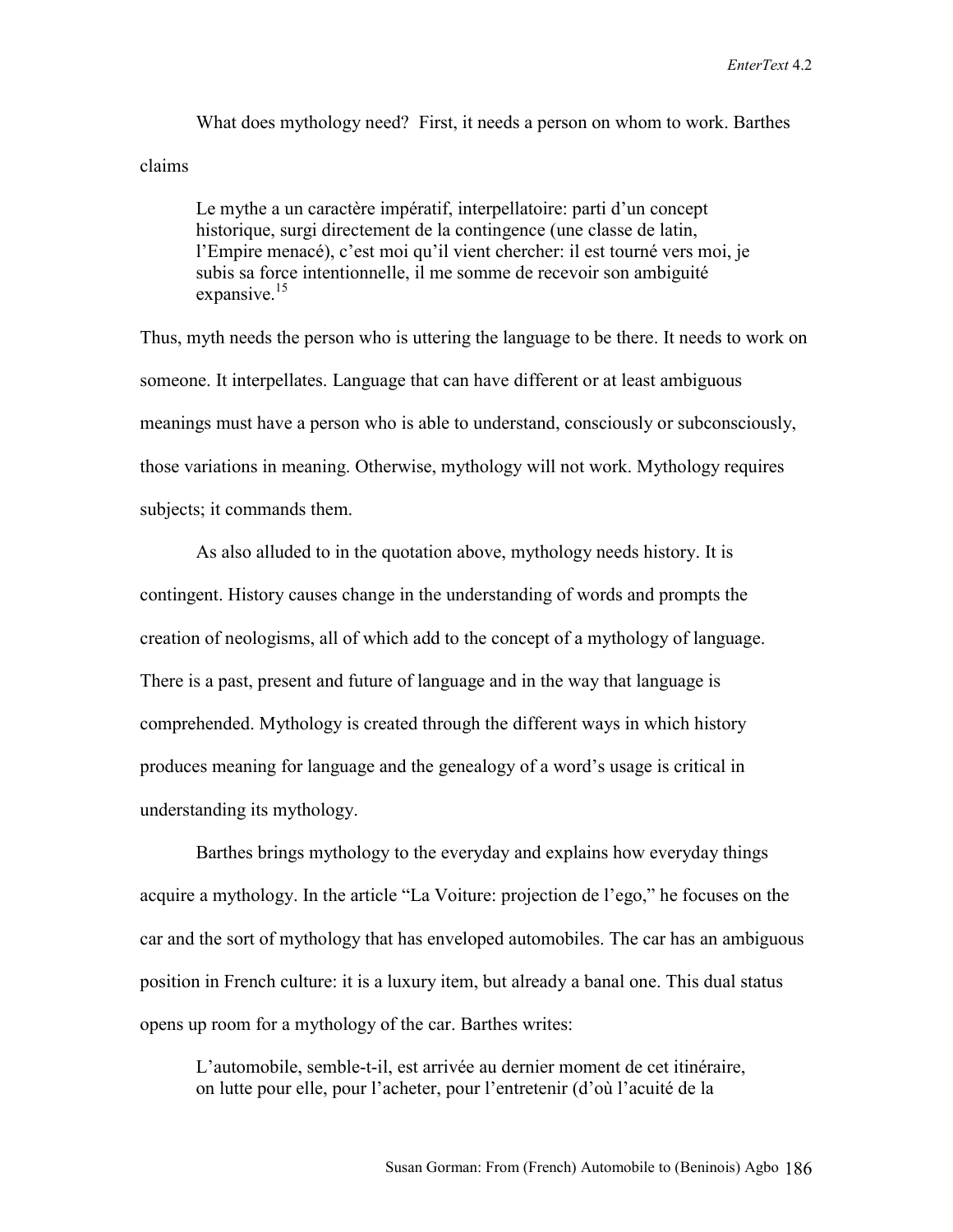conscience qu'elle provoque), mais déjà banale, il suffirait de peu pour qu'elle devienne insignifiante (il n'y a aucune mythologie du réfrigérateur en Amérique). Comme ce n'est pas encore le cas, il reste dans l'automobile française des traces mythique...<sup>16</sup>

The car, with its dual placement in society, holds on to a mythological status as something that is difficult to obtain but nevertheless commonplace. Barthes also mentions that if someone speaks about his car, or his succession of cars, he is actually giving away a significant amount of knowledge about himself, his views on life and his country.<sup>17</sup> How people speak about cars, the discourse that enshrouds them, all enter into a mythology of automobiles.

 Barthes focuses on mythology as it relates to language. History is critical, as it was for Benjamin. Although the relationship between history and mythology is complicated and tricky, the two concepts work together—although not always on an equal footing in that myth uses history. Importantly, both Benjamin and Barthes want people to realise that the mythology is there. Once this realisation occurs, for Benjamin, the spell (or enchantment) of mythology will be broken, or, for Barthes, the ways in which language relates to a person will be brought to the forefront.

*Divine Carcasse* demonstrates a significant interest in language and how language functions. When Joseph brings the car newly given to him by Simon to his home and his Beninois neighbours gather around, Loreau depicts an interesting conversation that illustrates preoccupation with language. Dialogue takes place between Joseph (J) and an unnamed Beninois (B) and is as follows:

- J: Do you know what they call a car like this in France? An ancestor!
- B: An ancestor! How can you call a car an ancestor?
- J: That's what the French call it!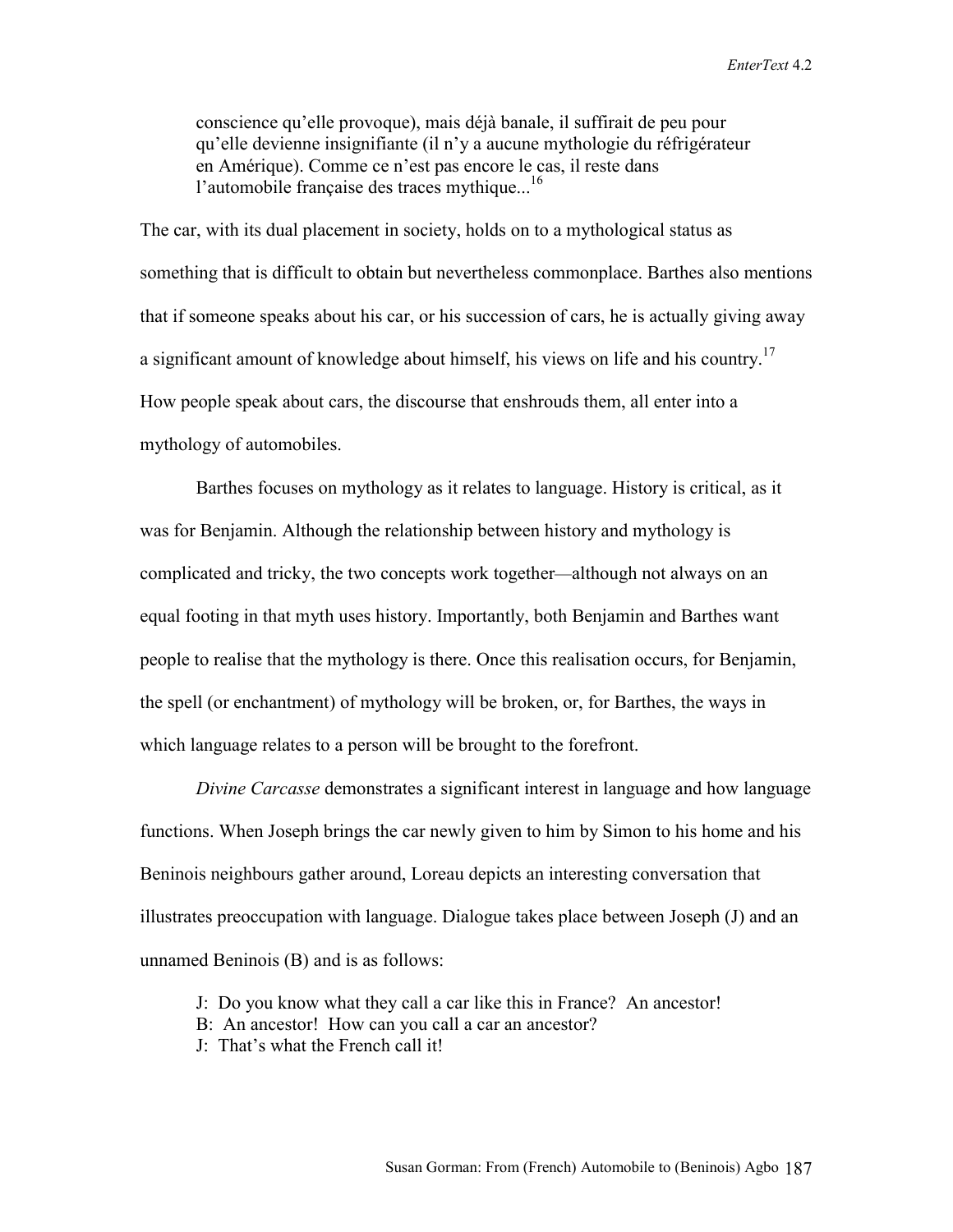B: We can't call it that. Here we have our own ancestors who protect and guide us. It can't be our protecting god. It's nothing but an old car.… You can't call a living object an ancestor.

There is an interesting play with the word *ancêtre* in this conversation. This mythology of the word "ancestor" and/or genealogy is rejected by the Beninois. Joseph presents the idea of the slang term with amazement and humour, but the villager is actively opposed to such an interpretation and concludes that this mythology will not work within his specific culture. Critically, cultural specificity is a barrier to mythology's understanding. What works as mythology in France does not work in Benin. Even within the same language, linguistic, slang differences highlight how much cultures participate in their own mythopoesis and how a myth produced can only work within that particular society.

 Further, Barthes claims in *Mythologies* that myth "transform[e] un sens en forme."18 Change from a sense (as conveyed by a word) into a form is precisely the journey that the Peugeot follows over the course of the film. The car travels from having the sense of an ancestor to actually being an ancestor. In this way, the car would seem to be fully participating in mythology and taking on mythological characteristics. However, I must emphasise that Barthes did not necessarily foresee in this passage such a change as the one that the car travels. The two mythologies of bourgeois capitalism and the African village are not the same and should not be layered on top of each other as the same. But, despite these differences, through this transformation, the car leaves behind the cultural specificities of language and history. Instead of being linked to language, which is always-already related to a particular culture, the car becomes a thing, seemingly recognisable as such in every culture. However, the ways in which French and Beninois culture regard the car transmuted into divinity are still very different. Although this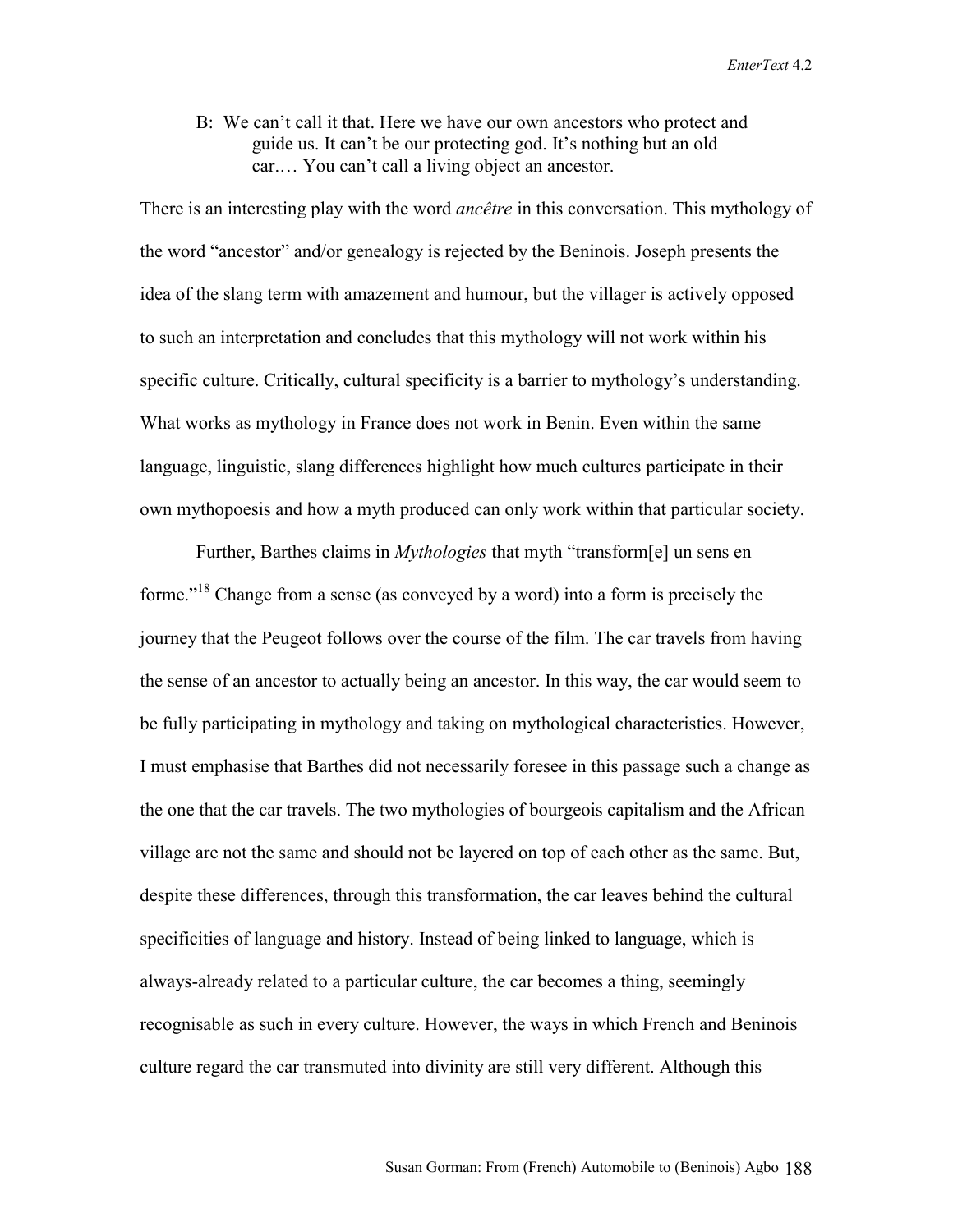metamorphosis passes from language into form, cultural ties are still present and demand an understanding of that form.

 So, what conclusions for the film can be drawn after reading it in terms of Barthes's idea of mythology? *Divine Carcasse* demonstrates one way Barthes' transformation of sense into form can take place through the car's evolution from automobile to Agbo. The film also shows how language can be associated with history in the scene between Joseph and the Beninois who rejects the term "ancestor" for a car. That particular short scene deftly illustrates how language can have its sense changed by time and culture.

I assert that it is no coincidence that it is a car that can showcase this ability of transformation. As Barthes wrote in "La Voiture: projection de l'ego," "ce n'est plus bientôt, peut-être, une mythologie de l'automobile qu'il faudra écrire: c'est une mythologie de la conduite."<sup>19</sup> The ability to travel, to move physically and in terms of shape, enables the transformation of this commodity to take place. If the mythology of the automobile is really a mythology of movement as Barthes suggests, this movement is what occurs in the film. It is not that the automobile changes, as much as its modes of communication, travel and development change.

#### **From the generalised cityscape to the particularised village**

Despite the fact that this film seems to work more or less with Benjamin and Barthes's conceptions of mythology, I am left with some critical questions to ask. Benjamin and Barthes wrote in Europe, exploring the mythology of the city, a "new" mythology that they believed somehow came about because of the particular everyday life there. Their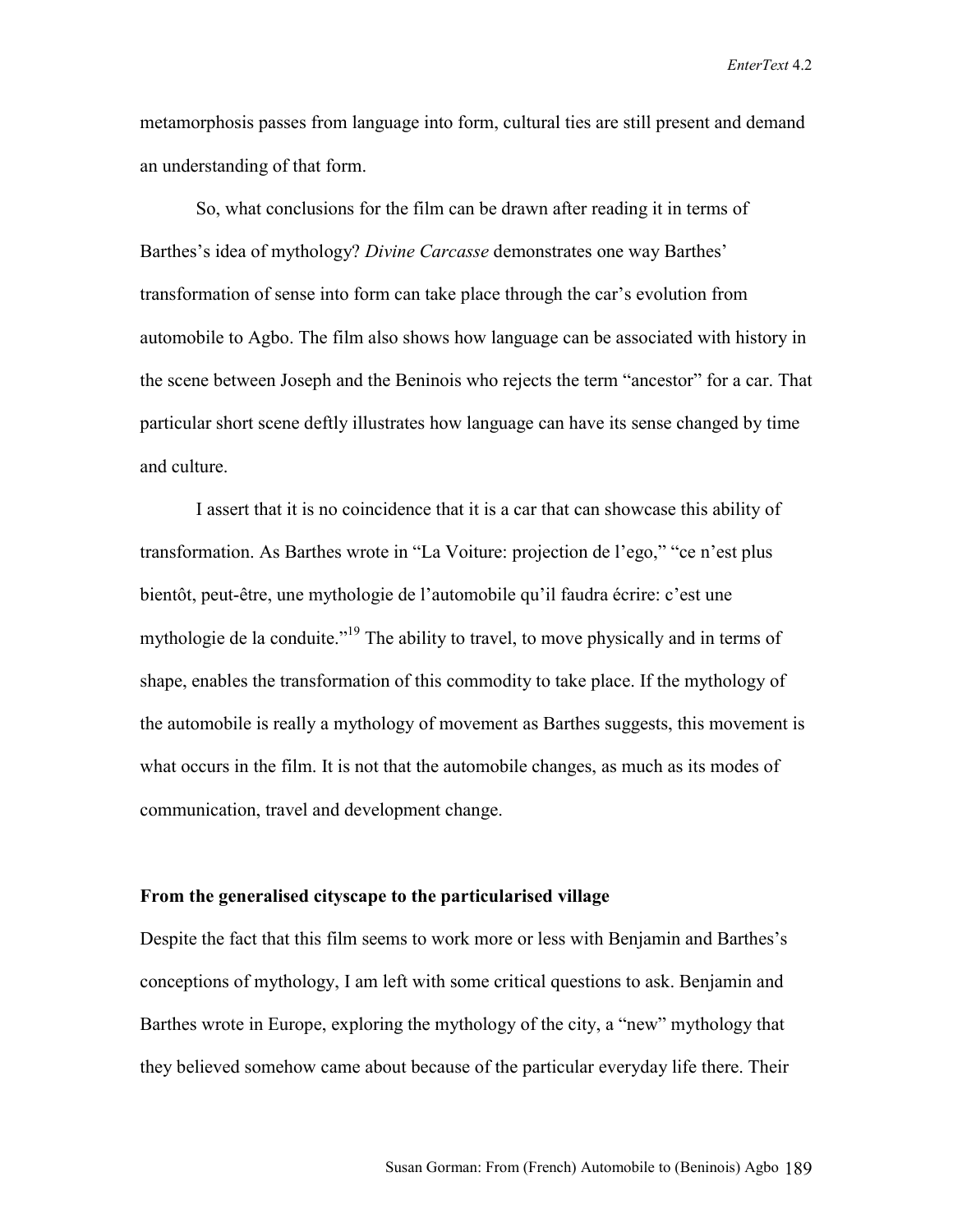understandings of myth emerge from the urban context—from examining the arcades for the traces of history left behind or from delving into language and following the remains of history and genealogy found there. How do these circumstances affect an understanding of mythology as read with *Divine Carcasse*?

 Why Africa? What does moving these ideas of mythology, fetishizing, commodification, and history to Africa add to or take away from the general understanding of mythology? What changes once Europe is no longer the centre of these debates? How do the terms of the debate change and why, when Africa is put into the equation?

 Why a village? What happens to the theorising of mythology once it is removed from the urban context? Again, how do the terms of the debate change and why once the village occupies the centre? Does the move from the city to the village nullify the "new" mythology of the urban context? Are there ways in which the new mythology still works or does the old mythology of nature re-assert itself? What happens when this film moves the questions of mythology back to the village?

 Taking up the question of what happens when this modernity and its conceptions of mythology are moved to Africa, first I think that it is fair to say that modernity is not exactly the same. The "European-ness" of modernity is exposed. The emphasis on commodification, the urban and other European cultural values appears clearly. Modernity reflects the culture that produced it. Thus, taking into consideration the culture in which modernity was created is made highly important when the concept is discussed.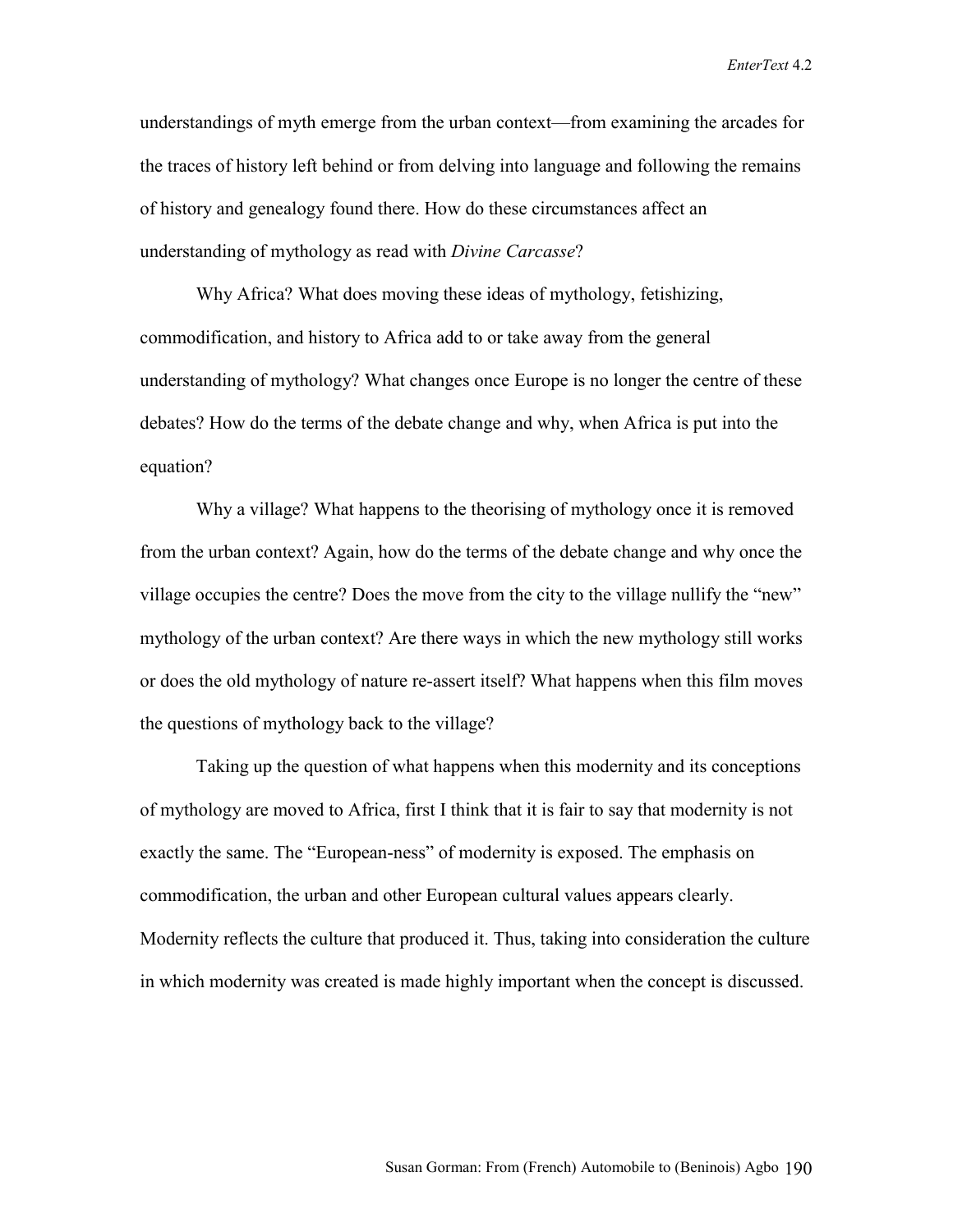This importance of culture in modernity can then allow for African culture to be brought into the dialogue. Kwame Gyekye writes in *Tradition and Modernity: Philosophical Reflections on the African Experience*:

The alleged spirituality of the African world—which in the traditional setting is in many ways allowed to impede sustained inquiries into the world of nature—will have to come to terms with materiality, that is, with the physical world of science. $20$ 

The culture of Africa will have an effect on modernity; the interface of spirituality (the African characteristic) with materiality (the European value) will eventually have to be negotiated.

 Does this film embody one way of exploring this negotiation? Does *Divine Carcasse* imagine the coming to terms of materiality with spirituality in the African context? I think that this is one attractive way in which to read the film. However, the fact that the spiritual wins out so clearly against the material is troubling. I do not think that Gyekye would posit that one pole of that dichotomy would have to eliminate the other. A song that the villagers sing in order to accept Agbo seems to erase the materiality of the automobile and entirely supplant it with a spiritual mythology. Even though I think that this film shows the beginning stages of an interaction between African and European values, ultimately one is left behind in favour of the other, a fact that renders this reading difficult to sustain.

 How else should African cultural values be interwoven into modernity other than through the spiritual element? Gyekye claims:

Within the framework of Western modernity one gets the impression that industrialism and urbanism, both of which are the concomitants of technology, are conceived as subversive of the communitarian ethos, disruptive of social ideals, and, consequently, destructive of the concern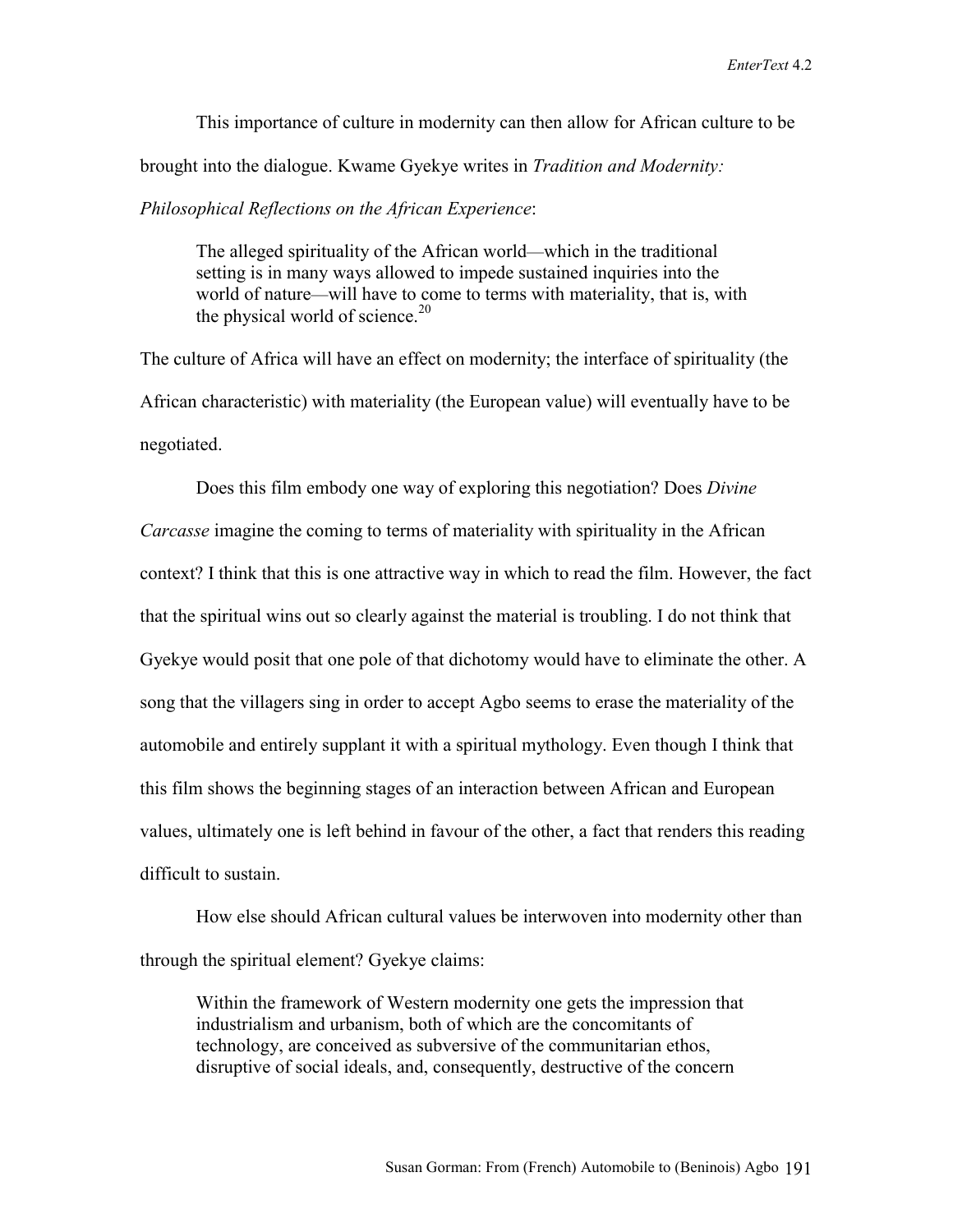for the interests of others, to be replaced by the pursuit of individual and egoistic interests. $21$ 

Gyekye claims that individualism is not a necessary component of modernity; it is just one that took place in Europe. Once the traces of European values are seen as belonging to modernity, it is easier to see what pieces of the philosophy are necessary and which are purely culturally affiliated. The emphasis on individualism is not seen as critical in modernity for Gyekye and he makes room for a reading of modernity that includes communitarianism.

 Would this different understanding of modernity in Africa as incorporating community values work within the context of the film? First, the function of the automobile object broadens from an individual utilisation to a communitarian one. The different uses of the Peugeot and the different understandings of ownership of the car illustrate that transition. It begins its functionality in the film as being a car for private use by the expatriate Frenchman, Simon. Simon is the owner of the car and, with him, the car is individual and isolated. In the scene in which Simon becomes so fed up with the car that he decides to give it away, he and the car are shown utterly stranded on the road, with not another person, automobile or building in sight. In the intermediate stage of Joseph's proprietorship, there is a more intermediate understanding of ownership. The car's function in this stage is one of a semi private/semi public usage in the form of a taxicab. Joseph drives the car, but he drives other people to where they want to go. The ownership is part private/part public as well. The other villagers feel that they have a stake in the Peugeot. During a ceremony in which the Beninois make sacrifices and pray, a woman says "Ancestors, I invoke you.… You, ancestor of Joseph, I ask you to welcome Joseph and the asset he brings the family and that you take care of this asset.…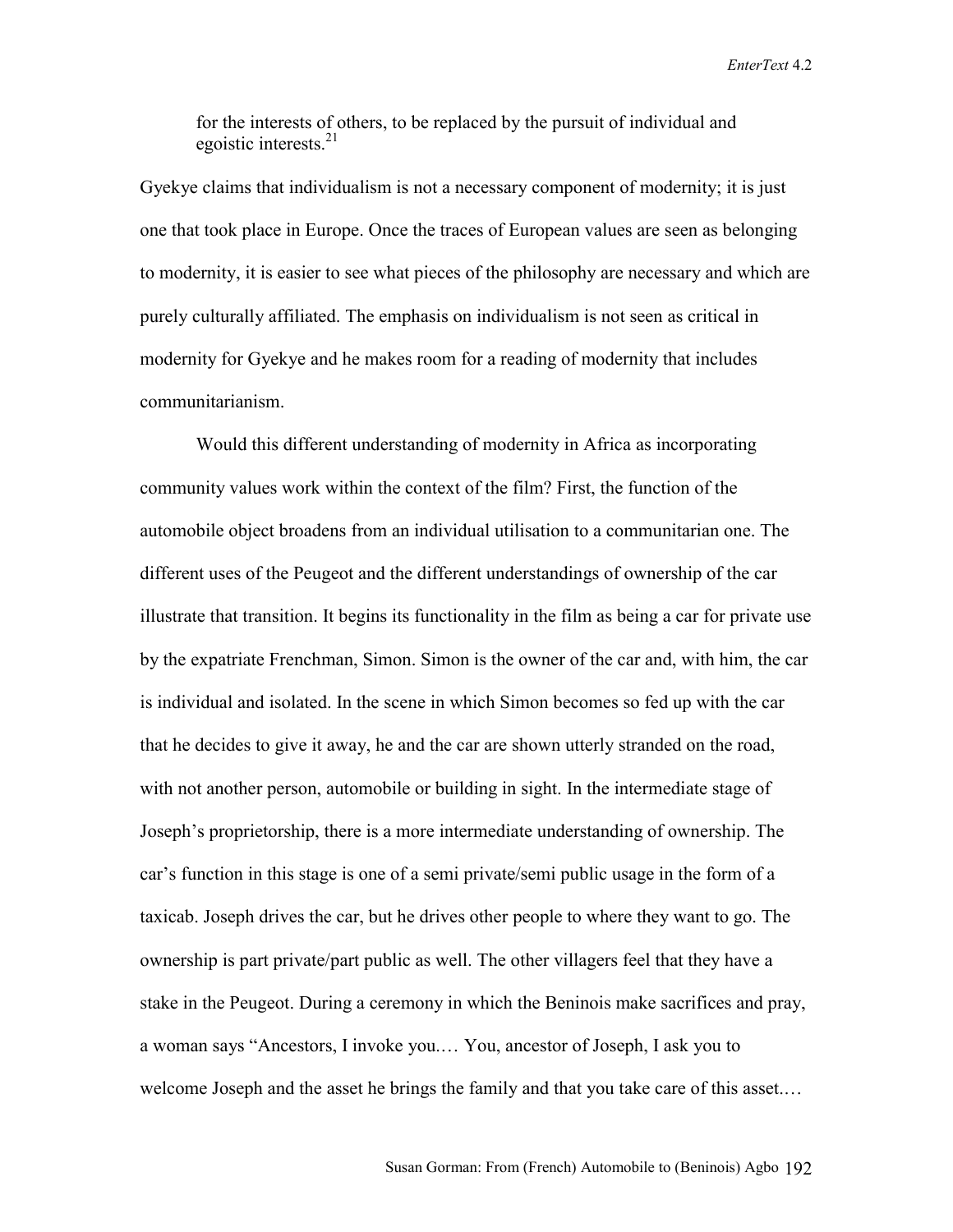We will use it to bring profits to our brothers, sisters, fathers, mothers, friends, relatives and allies.…" This ownership is a communal one on the part of the Beninois neighbours, although Joseph believes that he is the only owner of the car. In the final stage, after the car has been re-formed into Agbo, the use and ownership are purely communal. The village accepts Agbo, and, despite the fact that four men are the envoys sent to collect Agbo from the sculptor, they are never shown in an ownership role as Simon and Joseph are. Thus, this shift from individual to collective is clearly shown depending upon the use and ownership of the car.

 However, how does this shift affect the understanding of mythology? Do the mythologies shift at the same time as this transition from individual to collective? While the car is used for Simon's private use, it participates in the kind of mythology described by Barthes. The car actively partakes in the ambiguity of language. Simon's friends laugh at the car, commenting on its age, how its parts are worn out and will need a lot of repair work. They actively highlight the age of the car in the meaning of "ancestor." This section, when brought into dialogue with Joseph's section, which highlights the inbetween-ness of the term, and the final section, which highlights the divinity meaning of "ancestor," clearly show the genealogy of the term. The transformation illustrates the linguistic mythology.

 However, in other ways, mythology does shift. The cultural values that are part of the different stages work their ways into the mythology. In Benjamin's writing, fetishizing the commodity creates a mythology around it that reflects cultural values. Once that idea moves to Africa and especially once it is moved to Benin—a centre of voodoo—understanding of the fetish dramatically changes. The fetish becomes much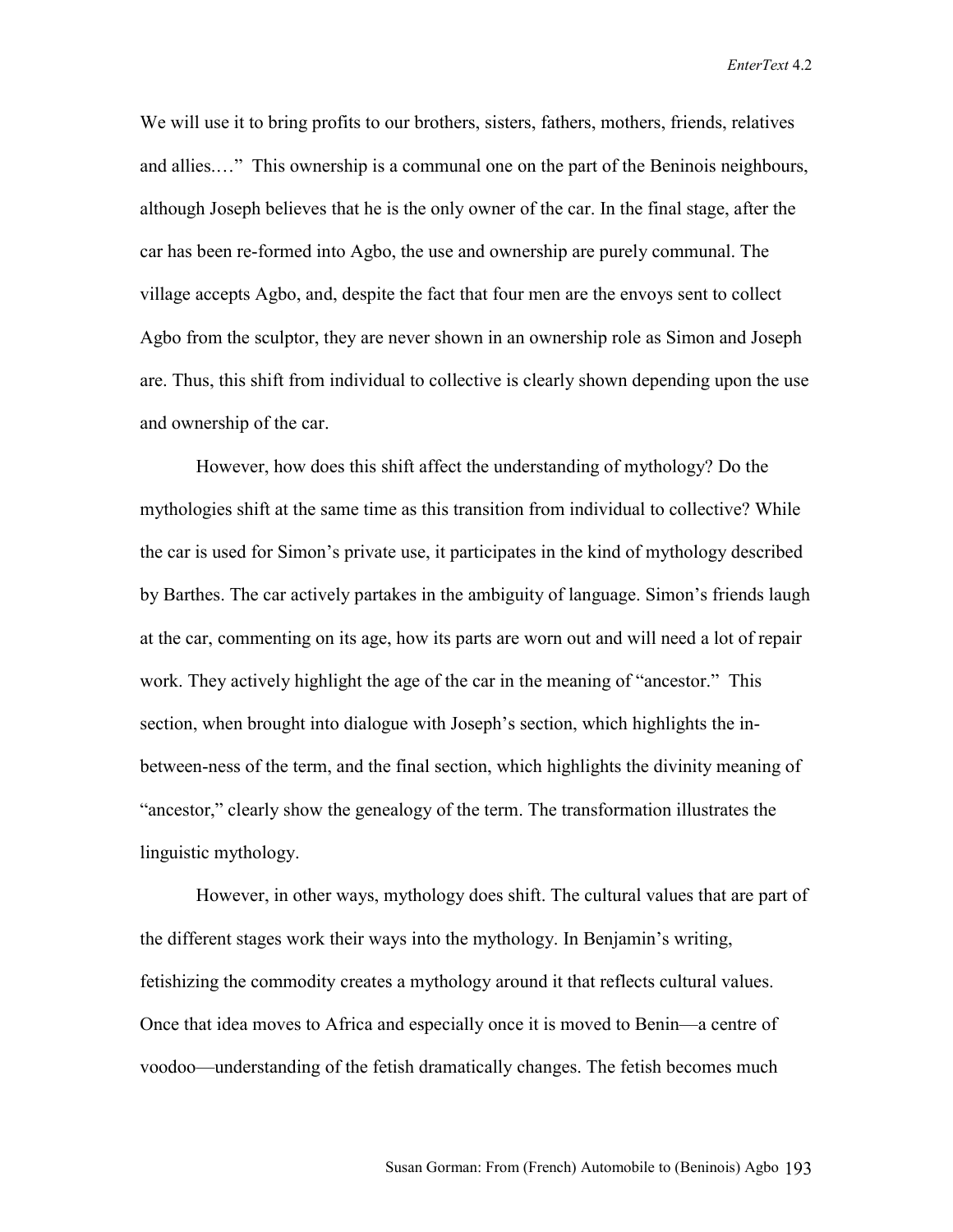more closely linked to spirituality and to popular beliefs. Simon finds a fetish in his car and accuses Joseph of putting it there. Joseph goes to a *feticheur* who tells him that he needs to mend his relationship with his deceased, maternal uncle. The fetish is not a metaphor in this culture, but instead something closely linked to everyday life. Differences in cultural understanding are reflected in the mythology.

Certainly, the fetish in Africa and in Europe relates to mythology, but does so in different ways. In Africa, a fetish is related to a spiritual mythology; in Europe, it is related to a commodity-based mythology. This example of the fetish illustrates a difference in the understanding of mythology created by the removal of the debate from Europe to Africa. It is interesting that this difference in the idea of the fetish seems to actively participate in Barthes' mythology, in much the same way as the term *ancêtre*  does. That is, the mythology of the word "fetish" is performed throughout the course of the film.

 Moving away from the question of how the grounding of these debates in Africa would change interpretation, I now turn to the question of moving the mythology to the village. Modernity, as conceived of by Europe, was always on a search for what was new. This "newness" can be conceived of in a variety of ways: commodities, peoples, places, etc. Reflecting the culture and the cultural values of its time, modernity certainly was influenced by the impulse to colonise. The time at which Baudelaire, who greatly influenced Benjamin, wrote, at the end of the nineteenth century, also saw Franco-Dahomean wars that eventually gave control of Benin to the French.<sup>22</sup> Modernist discourse reflected the desire for new territory, as illustrated by the proclivity to colonise.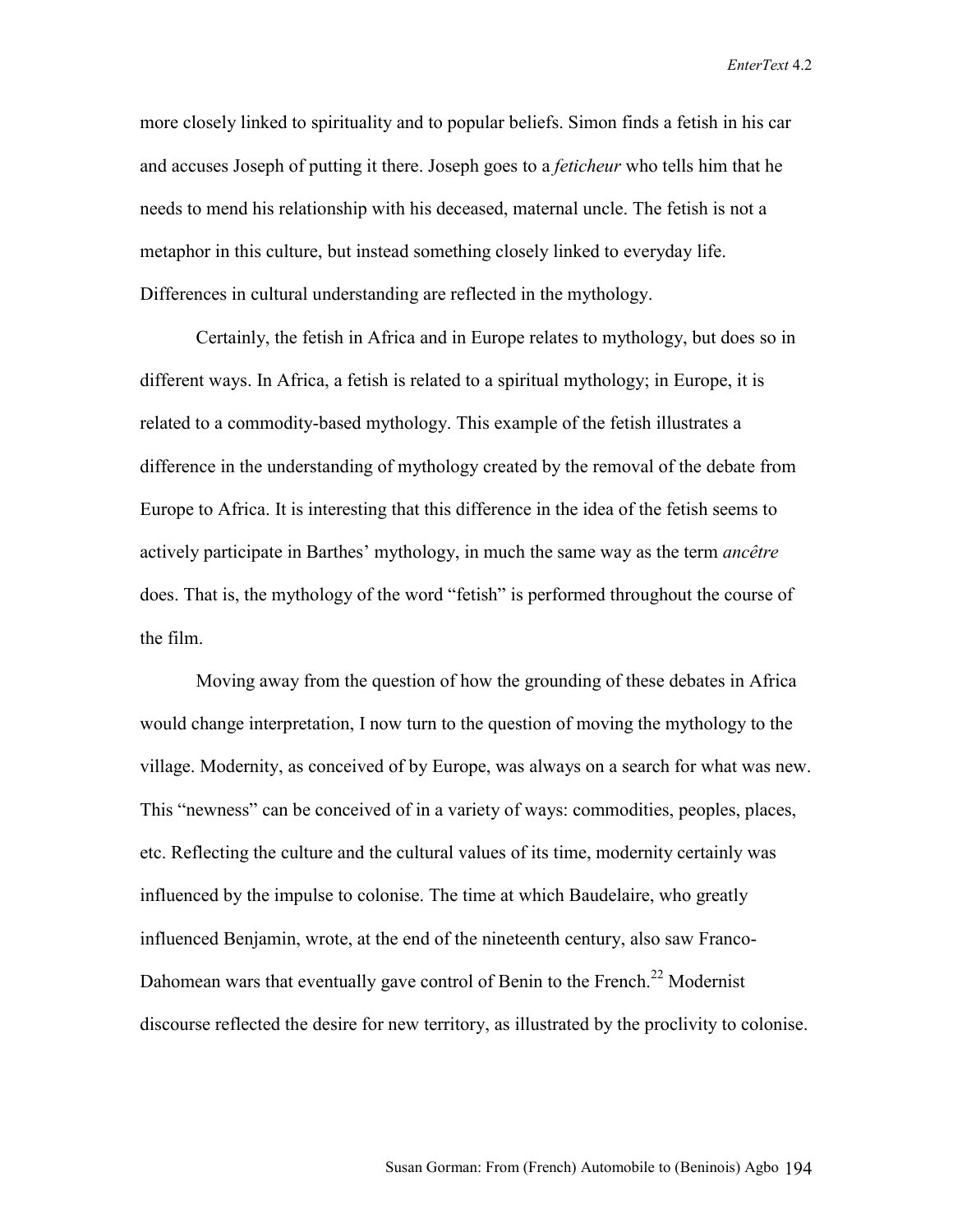However, if urban areas in the present timeframe are now growing "generic" as proposed by Rem Koolhaas in the article "The Generic City," what other option does this quest for novelty have, other than to move away from the city? Koolhaas describes this non-particularised urban landscape when he writes:

The Generic City is the city liberated from the captivity of center, from the straitjacket of identity. The Generic City breaks with the destructive cycle of dependency: it is nothing but a reflection of present need and present ability. It is the city without history. $2^3$ 

The Generic City is losing its particularised identity. It looks like every other city and is without real character. The Generic City expands in relation to how commodity culture, that which creates this city grows and becomes global.

 Why is this "generic" city liberated from history? History is the link to particularity. A history ties a city to its individuality. Instead, that history in the generic city is being forgotten and left behind. Forgotten history can be read in tandem with Benjamin's writings about mythology in the city. Graeme Gilloch claims:

As pioneered in the Berlin writings, the modern metropolis constitutes the site of amnesia. Forgetfulness dooms the modern individual to that fundamental dimension of mythic consciousness and experience: repetition. $24$ 

Without history, like the Generic City, the urban individual is sentenced to less particularity, more mythology and ceaseless repetition. The Generic City is also engaged in repetition, as Koolhaas points out when he writes, "the Generic City is fractal, an endless repetition of the same simple structural module.<sup> $25$ </sup> Thus, the Generic City embodies exactly the traits that make the shaking off of myth impossible. It may be that this globalisation of the Generic City, the way in which it sustains mythology, and the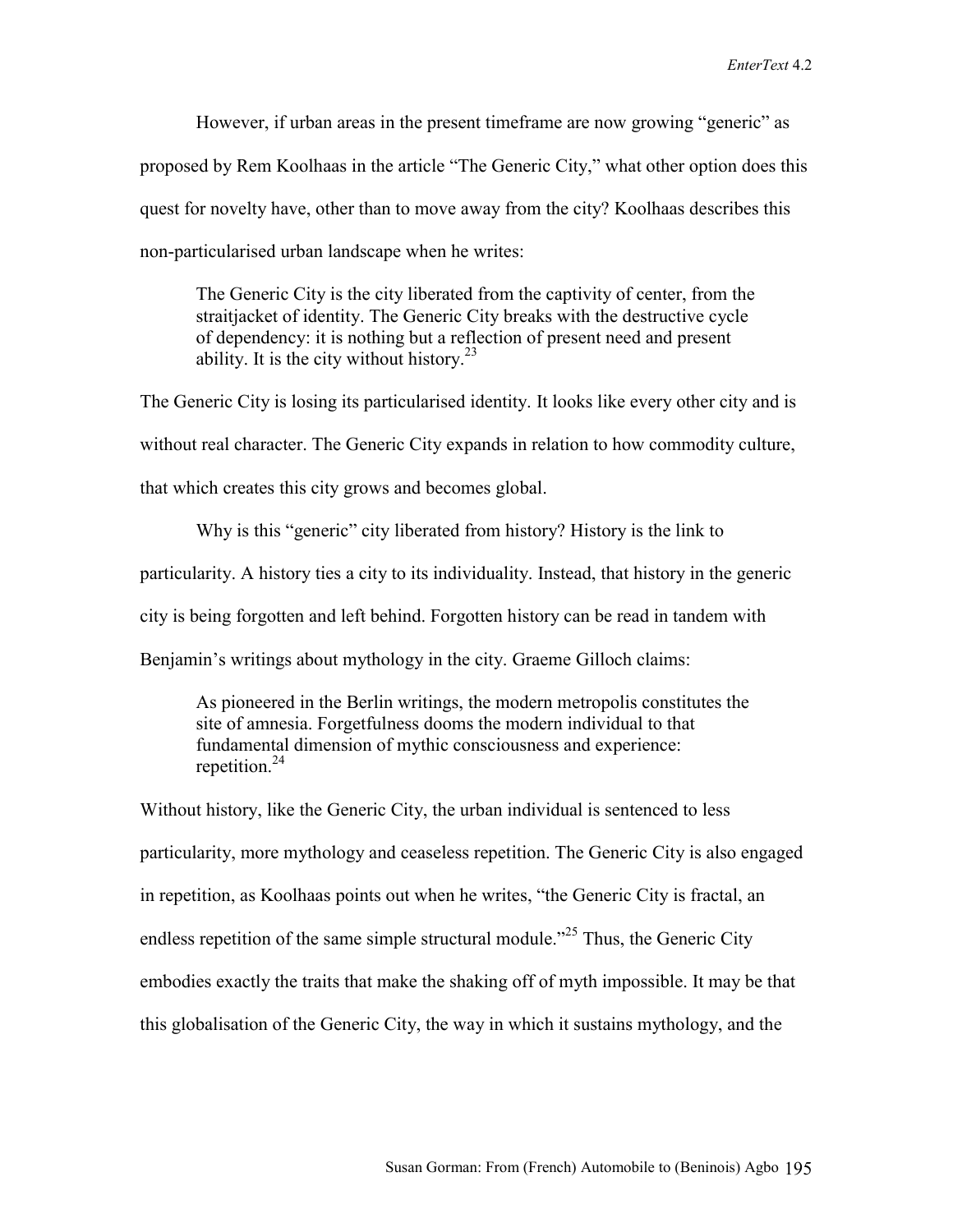competing urge for the novel as espoused by modernity force the theorists out of the urban.

If the urban is no longer new, and every urban space is growing to be the same, what other option is there in the search for new territory other than the non-urban? This desperation may be, then, why the village becomes such an important site in *Divine Carcasse*. Forced out of the city in its quest for novelty and its quest for new territory, modernity heads for the specifically non-urban, hoping to recover the identity that the Generic City has stripped away.

The search for novelty does indeed lead out of the urban and into the village, as demonstrated in *Divine Carcasse*, but what does that mean for myth? Does this change force myth back into nature if indeed it is pushed out of the more modern urban setting? I think that it would be short-sighted to claim that this film brings mythology from the modern urban site back to a nature-related village mythology. Mythology as portrayed in this film fully participates in both the urban and the non-urban. It is clearly and definitively tied to Barthes' conception of language and Benjamin's understanding of the "afterlife" even when (especially when) Agbo is paraded through the streets of the village. The modern conceptions of mythology are not left behind, only modified at the same time as the transmutation of the car. When presented with the particularity of the African village, European modern mythology must change somehow. The solution that *Divine Carcasse* suggests is a blending of European and African mythologies in a complex, debatable, sometimes uneasy, combination that parades a French automobile down a village pathway in the form of Agbo.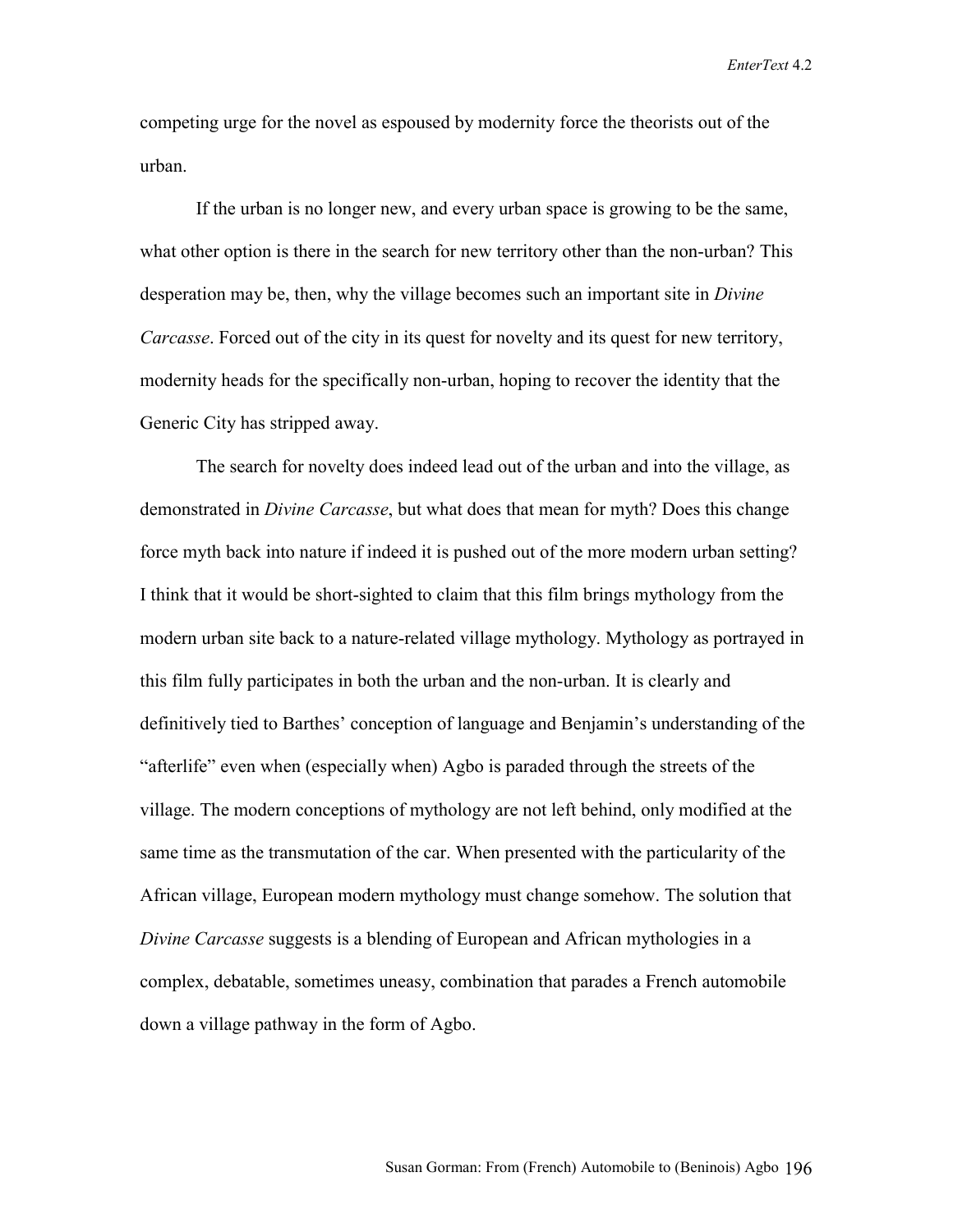*Divine Carcasse* proves to be an extremely satisfying site upon which to explore questions of modernity. Although the answer of moving toward the small village seems to directly contradict the exploration of the urban, this movement seems to be a more or less logical progression in this film. Ideas of mythology and understandings of the major concepts linked to modernity require re-examination once they are presented in *Divine Carcasse*, and I think that this adds to the ways in which both modernity and this film can be understood.

 Louis Aragon, in *Le paysan de Paris*, discovers a new mythology while walking through the streets of Paris. He suggests that this new mythology entirely supplants the older understanding of myth. Perhaps the car that is carried through the streets of the village Ouassou shows a way in which to discover a new new mythology, one that highlights cultural values in its conception and, instead of entirely supplanting the earlier myths, integrates both the new and the old in its understanding.

 $\overline{a}$ 

**Notes** 

<sup>&</sup>lt;sup>1</sup> Divine Carcasse [videorecording], (Underworld Films, produced and directed by Dominique Loreau, 1998).

<sup>&</sup>lt;sup>2</sup> "Divine Carcasse" http://www.newsreel.org/films/divine.htm, 4/19/00.

<sup>&</sup>lt;sup>3</sup> Louis Aragon, *Le paysan de Paris* (Paris: Impression Société Nouvelle Firmin-Didot, 1998).

<sup>&</sup>lt;sup>4</sup> Immanuel Kant, "What is Enlightenment," in Isaac Kramnick, ed., *The Portable Enlightenment Reader* (New York: Penguin Books, 1995).

Michael Hollington, "Benjamin, Fourier, Barthes," *With the Sharpened Axe of Reason* (Washington, DC: Berg, 1996) 125.

<sup>&</sup>lt;sup>6</sup> Walter Benjamin, *Konvolut* N1,9, http://art.derby.ac.uk/~g.peaker/arcades/Surreal.html, 4/19/00.

Walter Benjamin, "Paris, Capital of the 19th Century*," Reflections: Essays, Aphorisms, Autobiographical Writings, ed., Peter Demetz (New York: Harcourt Brace Jovanovich, 1978) 162.* 

Samuel Decalo, *Historical Dictionary of Benin: Third Edition* (Lanham, MD: The Scarecrow Press, Inc., 1995) 363.

 $9^9$  Lesson for February  $5^{\text{th}}$ :

Plato divides the world into two. The world of sensation: everything is ephemeral. The world of eternal ideas. Knowledge is of the world of ideas. It is necessary to imagine men, prisoners at the base of a cave, sitting with their backs to the light, condemned to see nothing but the wall in front of them.

<sup>10</sup> Graeme Gilloch, *Myth & Metropolis: Walter Benjamin and the City* (Malden, MA: Blackwell Publishers Inc., 1996) 14.